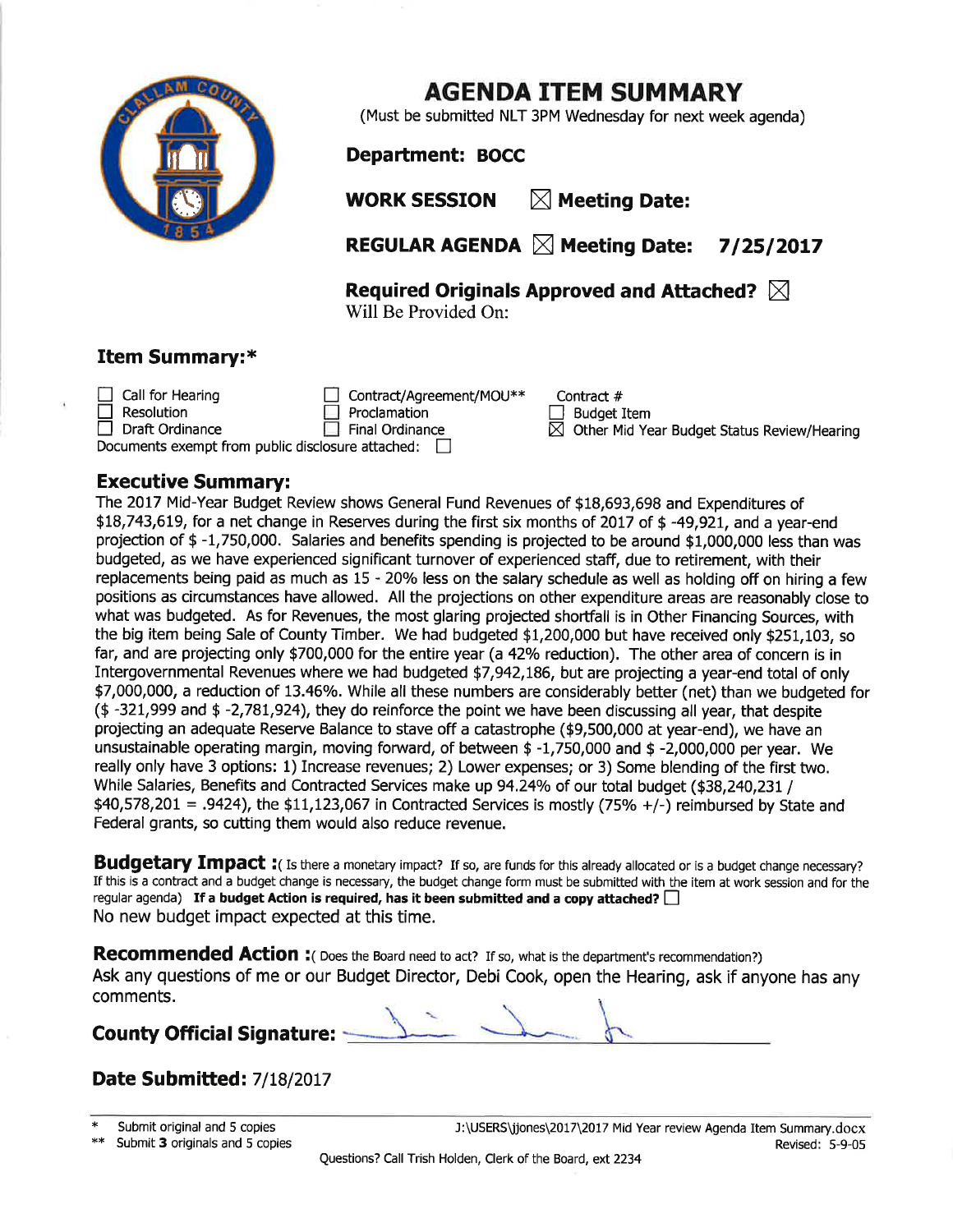| HOW DID WE DO? With Mid-Year Projection |                       |                                      |                             |               |                                          |                           |                            |                  |        |        |
|-----------------------------------------|-----------------------|--------------------------------------|-----------------------------|---------------|------------------------------------------|---------------------------|----------------------------|------------------|--------|--------|
| <b>Revenues by Object (Source)</b>      | 2017<br><b>Annual</b> | <b>YTD Budget</b>                    | <b>Thru June</b><br>Actual  | % of          | <b>Previous Year</b><br>Comparative      | <b>Three Year</b>         | 2016                       | <b>Thru June</b> |        |        |
|                                         | 2017 Budget           | Projection                           | <b>2017 YTD</b>             | <b>Budget</b> | projection                               | Comparative<br>projection | 2016 Actual                |                  | % of   | 3 year |
| <b>Total General Fund Revenue</b>       | 37,796,277            | \$20,032,027                         | 18,693,698                  | 49.46%        | -S<br>36,020,337                         | \$35,271,128              | 34,446,105                 | <b>2016 YTD</b>  | Actual | Avg %  |
| Total General Fund Expense              | 40,578,201            | \$<br>20,354,026                     | 18,743,619                  | 46.19%        | S.<br>38,500,681                         | \$37,367,661              | 35,116,950                 | 17,876,709       | 51.90% | 53.00% |
| <b>Net Change in Reserves</b>           | $-2,781,924$          | $-321,999$                           | $-49,921$                   |               | $-2,480,344$                             | $-2,096,533$              |                            | 17,096,288       | 48.68% | 50.16% |
| <b>Beginning Fund Balance</b>           | \$11,317,250          |                                      |                             |               |                                          |                           | $-670,845$<br>\$11,988,095 | 780,421          |        |        |
| Taxes                                   | 17,099,400            | '\$<br>9,085,771                     | 9,019,570 52.75%            |               |                                          |                           | 16,284,910                 | 8,493,408        | 52.16% | 53.14% |
|                                         |                       |                                      | Mid-Year projection:        |               |                                          | \$17,000,000              | 2015                       | 8,669,733        | 54.80% |        |
|                                         |                       |                                      |                             |               |                                          |                           | 2014                       | 8,083,561        | 52.45% |        |
| Licenses & Permits                      | 718,900               | S.<br>349,938                        | 448,631                     | $62.41\%$ \$  | $918,563$ \$                             | 921,652                   | 801,658                    | 391,534          | 48.84% | 48.68% |
|                                         |                       |                                      | <b>Mid-Year projection:</b> |               |                                          | \$900,000                 | 2015                       | 340,851          | 48.34% |        |
|                                         |                       |                                      |                             |               |                                          |                           | 2014                       | 326,032          | 48.85% |        |
| Intergovernmental Revenues              | 7,942,186             | Ś<br>4,808,650                       | 3,727,854                   | 46.94%        | $\left  \mathsf{S} \right $<br>5,723,974 | $\sqrt{5}$<br>6,157,094   | 5,350,800                  | 3,484,817        | 65.13% | 60.55% |
|                                         |                       |                                      | Mid-Year projection:        |               |                                          | \$7,000,000               | 2015                       | 3,006,530        | 61.38% |        |
| Charges for Goods & Services            |                       |                                      |                             |               |                                          |                           | 2014                       | 3,099,849        | 55.13% |        |
|                                         | 8,162,539             | 3,859,093<br>\$                      | 3,677,952                   | 45.06%        | $\mathcal{S}$<br>8,371,488               | \$<br>7,779,401           | 7,919,995                  | 3,479,592        | 43.93% | 47.28% |
|                                         |                       |                                      | Mid-Year projection:        |               | \$8,300,000                              |                           | 2015                       | 3,425,259        | 46.90% |        |
| Fines & Forfeits                        |                       |                                      |                             |               |                                          |                           | 2014                       | 3,484,386        | 51.00% |        |
|                                         | 1,042,525             | -S<br>552,122                        | 557,043                     | 53.43%        | \$<br>1,045,892                          | $\vert$ \$<br>1,051,818   | 1,138,751                  | 606,500          | 53.26% | 52.96% |
|                                         |                       |                                      | Mid-Year projection:        |               | \$1,050,000                              |                           | 2015                       | 459,171          | 54.43% |        |
| <b>Miscellaneous</b>                    |                       |                                      |                             |               |                                          |                           | 2014                       | 441,561          | 51.19% |        |
|                                         | 1,533,177             | -S<br>708,234                        | 932,001                     | 60.79%        | 5<br>1,889,642                           | $\sqrt{5}$<br>2,017,586   | 1,830,641                  | 902,901          | 49.32% | 46.19% |
|                                         |                       |                                      | Mid-Year projection:        |               | \$1,900,000                              |                           | 2015                       | 777,217          | 49.33% |        |
| <b>Other Financing Sources</b>          |                       |                                      |                             |               |                                          |                           | 2014                       | 588,719          | 39.93% |        |
|                                         | 1,297,550             | $\mathcal{S}$<br>682,741             | 330,647                     | $25.48\%$ \$  | 714,557                                  | $\mathcal{S}$<br>628,395  | 1,119,350                  | 517,957          | 46.27% | 52.62% |
|                                         |                       |                                      | Mid-Year projection:        |               | \$700,000                                |                           | 2015                       | 340,734          | 58.15% |        |
| <b>Total General Fund Revenue</b>       |                       |                                      |                             |               |                                          |                           | 2014                       | 1,720,297        | 53.43% |        |
|                                         | 37,796,277            | \$20,046,547                         | 18,693,698                  | 49.46%        | 35,957,866                               | 35,530,756                | 34,446,105                 | 17,876,709       | 51.90% | 53.00% |
|                                         |                       | Mid-Year projection Revenues:        |                             |               | \$36,850,000                             |                           | 2015                       | 17,019,495       | 53.63% |        |
|                                         |                       | <b>Mid-Year projection Expenses:</b> |                             |               | \$38,600,000                             |                           | 2014                       | 17,744,405       | 53.46% |        |
|                                         |                       |                                      |                             |               |                                          | (51, 750, 000)            |                            |                  |        |        |

 $\langle \Psi \rangle$ 

÷.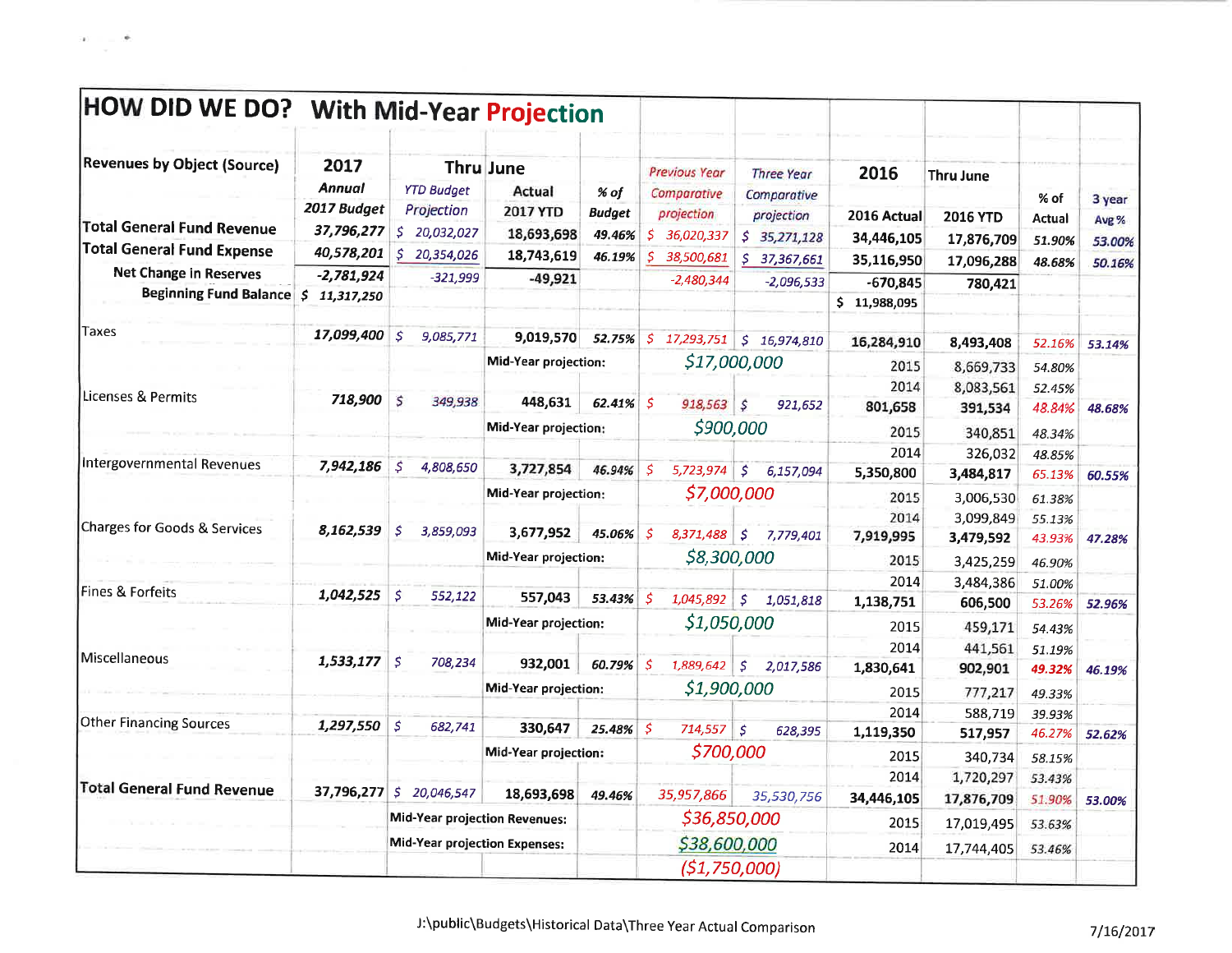| HOW DID WE DO? With Mid-Year Projection                                       |                                         |                                            |                                             |                                   |                                                    |                                            |                                         |                                      |                            |                           |
|-------------------------------------------------------------------------------|-----------------------------------------|--------------------------------------------|---------------------------------------------|-----------------------------------|----------------------------------------------------|--------------------------------------------|-----------------------------------------|--------------------------------------|----------------------------|---------------------------|
| <b>Expenditures by Object (Use)</b>                                           | 2017<br>Annual                          | <b>YTD Budget</b>                          | Thru June<br><b>Actual</b>                  | % of                              | <b>Previous Year</b><br>Comparative                | <b>Three Year</b><br>Comparative           | 2016                                    | <b>Thru June</b>                     | % of                       | 3 year                    |
| Total General Fund Revenue<br><b>Total General Fund Expense</b>               | 2017 Budget<br>37,796,277<br>40,578,201 | Projection<br>\$20,032,027<br>\$20,354,026 | <b>2017 YTD</b><br>18,693,698<br>18,743,619 | <b>Budget</b><br>49.46%<br>46.19% | projection<br>S.<br>36,020,337<br>S.<br>38,500,681 | projection<br>\$35,271,128<br>\$37,367,661 | 2016 Actual<br>34,446,105<br>35,116,950 | 2016 YTD<br>17,876,709<br>17,096,288 | Actual<br>51.90%<br>48.68% | Avg %<br>53.00%<br>50.16% |
| <b>Net Change in Reserves</b><br>Beginning Fund Balance $\vert$ \$ 11,317,250 | $-2,781,924$                            | $-321,999$                                 | $-49,921$                                   |                                   | $-2,480,344$                                       | $-2,096,533$                               | $-670,845$<br>\$11,988,095              | 780,421                              |                            |                           |
| General Fund Salaries                                                         | 19,785,260                              | S<br>9,658,630                             | \$<br>9,370,012                             | 47.36%                            | S.<br>19,082,788                                   | \$19,194,040                               | 17,979,821                              | 8,828,434                            | 49.10%                     | 48.82%                    |
|                                                                               |                                         |                                            | Mid-Year projection:                        |                                   |                                                    | \$19,200,000                               | 2015                                    | 8,327,160                            | 48.83%                     |                           |
|                                                                               |                                         |                                            |                                             |                                   |                                                    |                                            | 2014                                    | 8,294,052                            | 48.52%                     |                           |
| <b>General Fund Benefits</b>                                                  | 7,331,904                               | S<br>3,533,175                             | 3,271,537                                   | 44.62% \$                         | 6,597,549                                          | $\sqrt{S}$<br>6,788,963                    | 6,204,693                               | 3,076,731                            | 49.59%                     | 48.19%                    |
|                                                                               |                                         |                                            | Mid-Year projection:                        |                                   |                                                    | \$6,700,000                                | 2015                                    | 2,873,188                            | 49.01%                     |                           |
|                                                                               |                                         |                                            |                                             |                                   |                                                    |                                            | 2014                                    | 2,858,783                            | 45.97%                     |                           |
| Supplies & Capital Improvements                                               | 1,793,220                               | S.<br>833,736                              | 658,051                                     | 36.70%                            | ى ا<br>1,687,680                                   | $\vert$ \$<br>1,415,352                    | 1,533,677                               | 598,003                              | 38.99%                     | 46.49%                    |
|                                                                               |                                         |                                            | Mid-Year projection:                        |                                   |                                                    | \$1,400,000                                | 2015                                    | 684,042                              | 52.54%                     |                           |
| Contracted Services & Other                                                   |                                         |                                            |                                             |                                   |                                                    |                                            | 2014                                    | 673,030                              | 47.95%                     |                           |
|                                                                               | 11,123,067                              | \$.<br>5,777,708                           | 4,927,269                                   |                                   | 44.30% \$ 11,339,974 \$                            | 9,485,827                                  | 7,362,019                               | 3,198,830                            | 43.45%                     | 51.94%                    |
|                                                                               |                                         |                                            | <b>Mid-Year projection:</b>                 |                                   |                                                    | \$10,700,000                               | 2015                                    | 3,720,911                            | 52.95%                     |                           |
| Interfund Payments & Transfers*                                               |                                         |                                            |                                             |                                   |                                                    |                                            | 2014                                    | 3,925,927                            | 59.43%                     |                           |
|                                                                               | 544,750                                 | S<br>423,792                               | 516,750                                     | 94.86% \$                         | 754,854                                            | $\mathcal{S}$<br>664,240                   | 2,036,740                               | 1,394,290                            | 68.46%                     | 77.80%                    |
|                                                                               |                                         |                                            | Mid-Year projection:                        |                                   | \$600,000                                          |                                            | 2015                                    | 834,308                              | 88.13%                     |                           |
|                                                                               |                                         |                                            |                                             |                                   |                                                    |                                            | 2014                                    | 403,200                              | 76.80%                     |                           |
| <b>Total General Fund Expenditures</b>                                        | 40,578,201                              | 20,353,196<br>\$.                          | 18,743,619                                  | 46.19%                            | 39,462,845                                         | 37,548,422                                 | 35,116,950                              | 17,096,288                           | 48.68%                     | 50.16%                    |
|                                                                               |                                         | <b>Mid-Year projection Expenses:</b>       |                                             |                                   | \$38,600,000                                       |                                            | 2015                                    | 16,439,609                           | 51.07%                     |                           |
|                                                                               |                                         | Mid-Year projection Revenues:              |                                             |                                   | \$36,850,000                                       |                                            | 2014                                    | 16,154,992                           | 50.72%                     |                           |
|                                                                               |                                         |                                            |                                             |                                   | (51, 750, 000)                                     |                                            |                                         |                                      |                            |                           |
|                                                                               |                                         |                                            |                                             |                                   |                                                    |                                            |                                         |                                      |                            |                           |
| General Fund Salaries Only                                                    | 19,785,260                              |                                            | 9,370,012                                   | 47.36%                            | $\mathcal{S}$<br>19,082,788                        |                                            | 17,979,821                              | 8,828,434                            | 49.10%                     |                           |
| General Fund FTE's                                                            | 302.16                                  |                                            | 296.96                                      | 98.28%                            | 300                                                |                                            | 293.51                                  |                                      |                            |                           |
| Salary cost per FTE                                                           | \$.<br>65,479.41                        |                                            | \$63,106.22                                 |                                   | $\mathcal{S}$<br>63,609.29                         |                                            | \$.<br>61,257.95                        |                                      |                            |                           |

(K)

D.

Ÿ.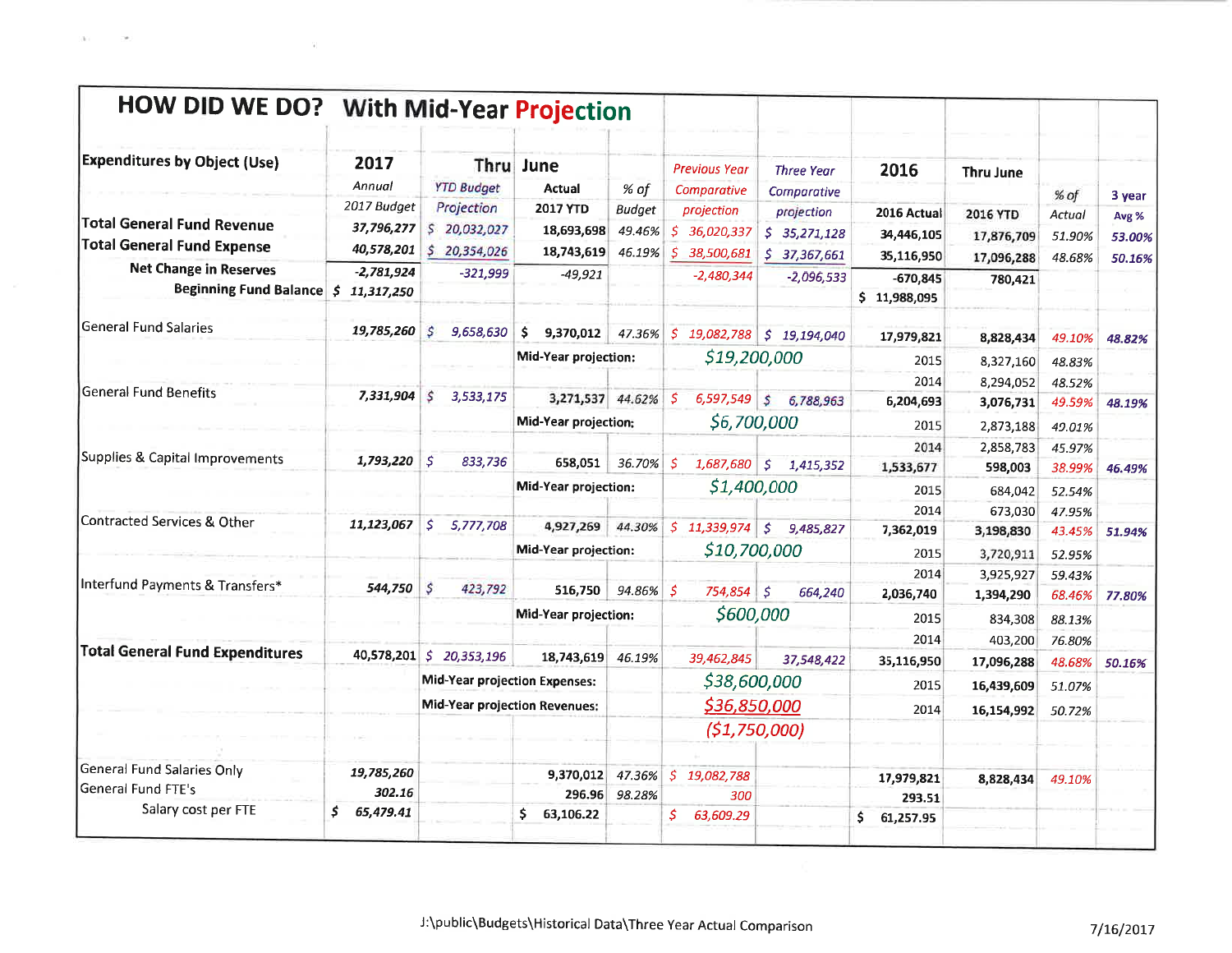| Property Tax Revenue                                 |            |            |                                                          |                    |                   |                  |                  |            |            |            |                                                                  |            |              | Δ% from prior     |
|------------------------------------------------------|------------|------------|----------------------------------------------------------|--------------------|-------------------|------------------|------------------|------------|------------|------------|------------------------------------------------------------------|------------|--------------|-------------------|
|                                                      | <b>JAN</b> | <b>FEB</b> | MAR                                                      | <b>APR</b>         | MAY               | JUN              | JUL              | <b>AUG</b> | <b>SEP</b> | OCT        | <b>NOV</b>                                                       | <b>DEC</b> | <b>TOTAL</b> | yr                |
| 2009                                                 | 22,917     | 288,912    | 501,287                                                  | 2,366,441          | 1,639,263         | 81,273           | 42,898           | 53,807     | 198,153    | 1,769,046  | 1,726,823                                                        | 53,868     | 8,744,688    | 2.16%             |
| 2010                                                 | 31,658     | 27,173     | 748,019                                                  | 2,681,562          | 1,469,020         | 103,322          | 59,247           | 67,070     | 198,843    | 2,525,931  | 1,080,681                                                        | 148,216    | 9,140,743    | 4.53%             |
| 2011                                                 | 31,005     | 370,829    | 516,063                                                  | 3,175,352          | 1,039,916         | 72,456           | 47,859           | 166,687    | 205,508    | 2,644,293  | 1,029,202                                                        | 66,846     | 9,366,013    | 2.46%             |
| 2012                                                 | 28,892     | 164,728    | 769,949                                                  | 3,208,888          | 1,098,291         | 61,329           | 67,497           | 63,178     | 201,964    | 2,846,387  | 925,590                                                          | 43,407     | 9,480,099    | 1.22%             |
| 2013                                                 | 24,055     | 56,627     | 874,546                                                  | 3,323,131          | 1,172,919         | 72,406           | 55,567           | 55,152     | 303,077    | 3,038,959  | 635,067                                                          | 65,584     | 9,677,090    | 2.08%             |
| 2014                                                 | 29,244     | 220,202    | 777,468                                                  | 3,872,875          | 649,652           | 94,281           | 56,015           | 65,209     | 196,074    | 3,224,705  | 589,821                                                          | 86,178     | 9,861,724    | 1.91%             |
| 2015                                                 | 36,793     | 248,343    | 884,174                                                  | 3,801,593          | 713,999           | 87,255           | 52,249           | 87,020     | 180,371    | 3,126,349  | 671,995                                                          | 46,349     | 9,936,489    | 0.76%             |
| 2016                                                 | 32,227     | 124,067    | 1,049,161                                                | 3,626,491          | 920,209           | 72,248           | 55,432           | 100,481    | 221,742    | 3,097,394  | 729,185                                                          | 57,341     | 10,085,979   | 1.50%             |
| 2017                                                 | 32,500     | 463,507    | 839,939                                                  | 3,520,093          | 1,042,997         | 81,731           |                  |            |            |            |                                                                  |            | 5,980,767    | Bgt= \$10,500,000 |
| Δ% from prior yr                                     | 0.85%      | 217.35%    | 10.82%                                                   | 0.50%              | 2.55%             | 2.68%            |                  |            |            |            | Year-End projection based upon 8 year avg of mid-year to actual: |            | 10,553,410   |                   |
| <b>Sales Tax Revenue</b>                             |            |            |                                                          |                    |                   |                  |                  |            |            |            |                                                                  |            |              |                   |
|                                                      | <b>JAN</b> | <b>FEB</b> | MAR                                                      | <b>APR</b>         |                   |                  |                  |            |            |            |                                                                  |            |              | Δ% from prior     |
| 2009                                                 | 270,449    | 409,349    |                                                          |                    | MAY               | JUN              | JUL              | <b>AUG</b> | <b>SEP</b> | OCT        | <b>NOV</b>                                                       | <b>DEC</b> | <b>TOTAL</b> | yr                |
| 2010                                                 | 282,212    |            | 271,754                                                  | 260,977            | 334,683           | 279,169          | 297,357          | 387,706    | 361,240    | 369,237    | 405,300                                                          | 306,438    | 3,953,657    | -9.85%            |
| 2011                                                 | 316,847    | 402,909    | 259,376                                                  | 292,666            | 374,595           | 309,408          | 317,521          | 414,967    | 390,021    | 372,563    | 441,130                                                          | 333,936    | 4,191,304    | 6.01%             |
| 2012                                                 |            | 432,016    | 272,445                                                  | 270,824            | 355,360           | 350,419          | 340,951          | 390,301    | 364,162    | 388,761    | 375,429                                                          | 327,545    | 4,185,059    | $-0.15%$          |
|                                                      | 305,463    | 408,630    | 251,709                                                  | 260,253            | 313,159           | 300,026          | 324,475          | 348,655    | 393,422    | 386,144    | 387,365                                                          | 349,388    | 4,028,689    | $-3.74%$          |
| 2013                                                 | 307,249    | 397,806    | 287,810                                                  | 303,006            | 335,031           | 325,944          | 355,440          | 433,966    | 416,014    | 411,045    | 425,841                                                          | 383,670    | 4,382,822    | 8.79%             |
| 2014                                                 | 347,330    | 443,411    | 311,292                                                  | 299,204            | 365,345           | 345,273          | 370,063          | 445,487    | 452,726    | 427,085    | 465,467                                                          | 383,972    | 4,656,655    | 6.25%             |
| 2015                                                 | 352,589    | 452,657    | 311,628                                                  | 319,879            | 390,190           | 398,102          | 420,853          | 503,487    | 375,925    | 364,011    | 398,927                                                          | 341,911    | 4,630,158    | $-0.57%$          |
| 2016                                                 | 303,347    | 399,420    | 253,856                                                  | 273,800            | 354,571           | 394,908          | 422,073          | 515,407    | 508,241    | 512,792    | 563,855                                                          | 434,081    | 4,936,351    | 6.61%             |
| 2017<br>Δ% from prior yr                             | 418,938    | 524,093    | 369,735                                                  | 371,006            | 495,613           | 427,942          |                  |            |            |            |                                                                  |            | 2,607,327    | Bgt= \$5,300,000  |
|                                                      | 38.11%     | 34.19%     | 37.23%                                                   | 36.85%             | 37.50%            | 31.69%           |                  |            |            |            | Year-End projection based upon 8 year avg of mid-year to actual: |            | 5,736,886    |                   |
| Real Estate Excise Tax Revenue (County Portion Only) |            |            |                                                          |                    |                   |                  |                  |            |            |            |                                                                  |            |              |                   |
|                                                      | <b>JAN</b> | <b>FEB</b> | MAR                                                      | <b>APR</b>         | <b>MAY</b>        | JUN              | JUL              |            |            |            |                                                                  |            |              | Δ% from prior     |
| 2009                                                 | 41,126     | 32,452     | 44,239                                                   |                    |                   |                  |                  | <b>AUG</b> | <b>SEP</b> | OCT        | <b>NOV</b>                                                       | <b>DEC</b> | <b>TOTAL</b> | yr                |
| 2010                                                 | 28,058     | 34,330     | 50,482                                                   | 33,847<br>54,793   | 62,129            | 67,978           | 56,954           | 64,624     | 75,110     | 70,063     | 48,609                                                           | 77,910     | 675,040      | $-25.37%$         |
| 2011                                                 | 40,795     | 41,343     | 59,016                                                   |                    | 71,135            | 87,042           | 46,361           | 71,445     | 67,969     | 373,082    | 61,558                                                           | 75,473     | 1,021,727    | 51.36%            |
| 2012                                                 | 25,575     | 40,628     | 39,732                                                   | 49,522             | 50,209            | 47,272           | 64,464           | 56,242     | 47,584     | 43,856     | 53,044                                                           | 61,949     | 615,295      | $-39.78%$         |
| 2013                                                 | 91,740     | 35,837     | 70,874                                                   | 51,320             | 84,521            | 869,414          | 62,760           | 101,027    | 63,852     | 91,235     | 29,152                                                           | 45,791     | 1,505,006    | 144.60%           |
| 2014                                                 | 246,799    | 43,971     |                                                          | 39,127             | 76,575            | 64,956           | 113,321          | 73,723     | 47,824     | 187,367    | 75,490                                                           | 70,159     | 946,991      | $-37.08%$         |
| 2015                                                 | 75,599     | 92,182     | 53,385                                                   | 91,984             | 91,428            | 71,927           | 124,235          | 96,936     | 99,915     | 217,636    | 41,378                                                           | 97,351     | 1,276,944    | 34.84%            |
| 2016                                                 | 59,371     | 94,369     | 87,601<br>111,344                                        | 109,262<br>115,601 | 93,101            | 129,447          | 129,947          | 148,103    | 125,288    | 187,692    | 114,863                                                          | 89,524     | 1,382,610    | 8.27%             |
| 2017                                                 | 106,236    | 95,807     | 124,087                                                  | 126,290            | 194,136           | 178,191          | 133,725          | 204,481    | 119,992    | 183,993    | 121,812                                                          | 147,098    | 1,664,114    | 20.36%            |
| $\Delta$ % from prior yr                             | 78.94%     | 31.42%     | 23.03%                                                   | 18.84%             | 185,533<br>10.98% | 185,378          |                  |            |            |            |                                                                  |            | 823,331      | Bgt=\$1,400,000   |
|                                                      |            |            |                                                          |                    |                   | 9.34%            |                  |            |            |            | Year-End projection based upon 8 year avg of mid-year to actual: |            | 1,785,009    |                   |
| <b>Investment Interest Revenue</b>                   |            |            |                                                          |                    |                   |                  |                  |            |            |            |                                                                  |            |              |                   |
|                                                      | <b>JAN</b> | <b>FEB</b> | <b>MAR</b>                                               | <b>APR</b>         | MAY               | <b>JUN</b>       | JUL              | <b>AUG</b> | <b>SEP</b> | <b>OCT</b> |                                                                  |            |              | Δ% from prior     |
| 2009                                                 | 193,091    | 175,458    | 120,926                                                  | 73,006             | 105,324           | 129,912          | 91,291           |            |            |            | <b>NOV</b>                                                       | <b>DEC</b> | <b>TOTAL</b> | yr                |
| 2010                                                 | 91,269     | 125,058    | 91,555                                                   | 96,735             | 84,312            | 106,260          |                  | 121,485    | 91,636     | 49,487     | 113,350                                                          | 115,678    | 1,380,643    | $-32.57%$         |
| 2011                                                 | 52,282     | 19,874     | 96,166                                                   | 11,283             | 23,074            |                  | 2,490            | 31,968     | 88,591     | 17,837     | 53,801                                                           | 34,484     | 824,360      | -40.29%           |
| 2012                                                 | 2,725      | 9,024      | 14,760                                                   | 32,179             | 9,022             | 23,859<br>8,817  | 8,243            | 31,463     | 9,903      | 29,413     | 12,480                                                           | 28,347     | 346,387      | -57.98%           |
| 2013                                                 | (38)       | 10,191     | 9,552                                                    | 13,566             | 9,593             |                  | 30,889           | 23,258     | 10,396     | 39,298     | 10,206                                                           | 175,695    | 366,269      | 5.74%             |
| 2014                                                 | 1,198      | 9,687      | 14,598                                                   | 12,090             | 8,383             | 9,894            | 15,428           | 18,006     | 8,186      | 29,004     | 13,072                                                           | 182,355    | 318,809      | $-12.96%$         |
| 2015                                                 | 17,276     | 24,235     | 24,159                                                   | 24,781             | 28,368            | 12,218           | 6,185            | 15,729     | 17,157     | 15,478     | 6,399                                                            | 165,083    | 284,205      | $-10.85%$         |
| 2016                                                 | 23,583     | 32,915     | 32,648                                                   | 34,653             | 36,697            | 30,490<br>39,067 | 28,302<br>36,928 | 28,065     | 28,349     | 29,096     | 29,563                                                           | 41,531     | 334,217      | 17.60%            |
| 2017                                                 | 27,338     | 40,175     | 38,248                                                   | 40,127             | 51,077            | 55,537           |                  | 36,601     | 35,776     | 37,104     | 35,993                                                           | 20,011     | 401,975      | 20.27%            |
|                                                      | 15.020     | 10.501     | $\mathbf{A} \mathbf{B} \mathbf{A} \mathbf{A} \mathbf{A}$ |                    |                   |                  |                  |            |            |            |                                                                  |            | 252,502      | Bgt= \$390,000    |

 $\Delta t$ 

 $\Delta$ % from prior yr 15.92%

19.50%

18.64%

17.84%

22.72%

26.53%

 $\mathcal{N}_\mathrm{c}$ 

**Service** Control

 $\overline{\phantom{a}}$ 

 $\sim$ 

 $\leq$ 

Year-End projection based upon 2 year avg of mid-year to actual:

535,417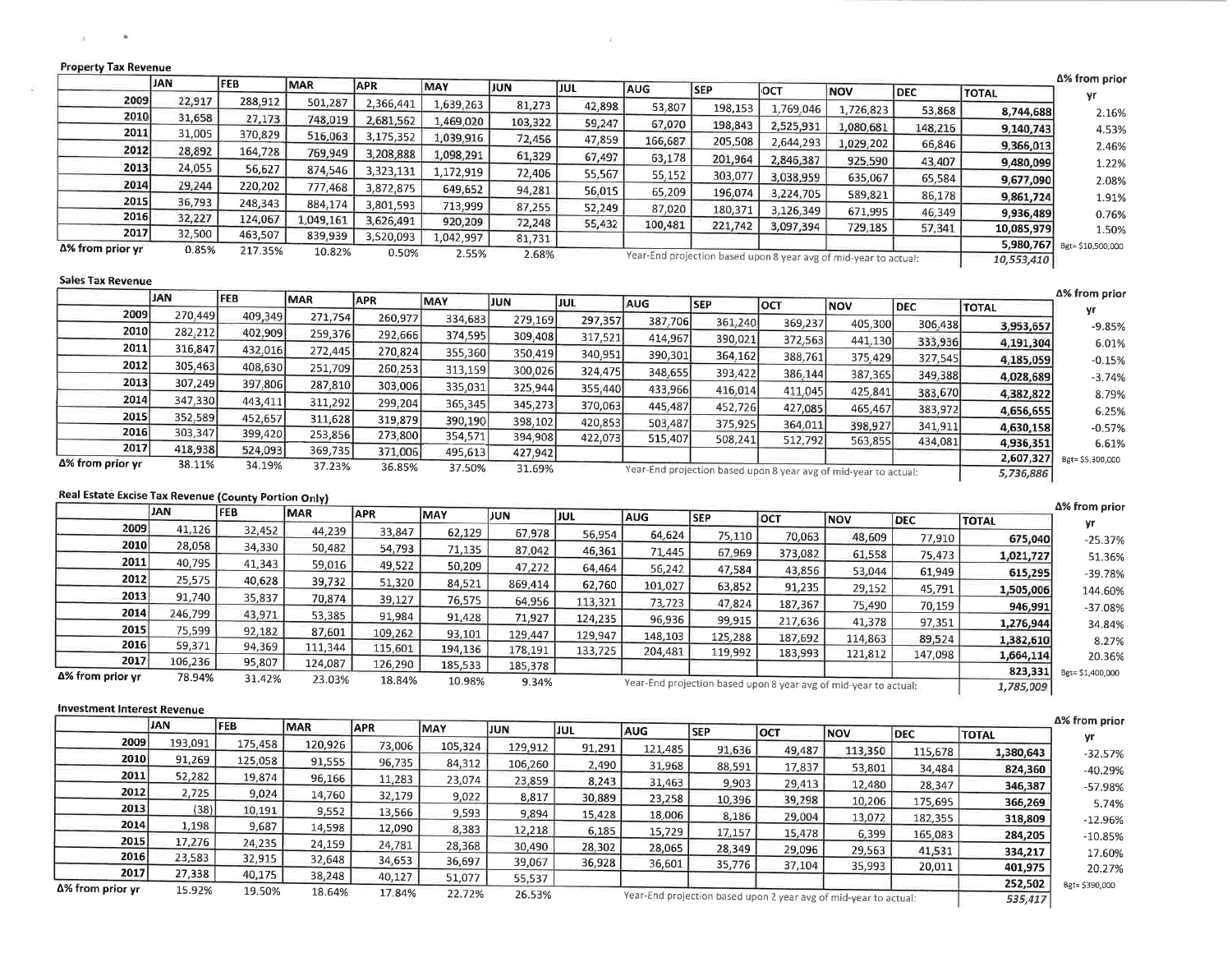| FUND/ACCOUNT NAME                                                                       |                        |                      | 2017 Mid Year Budget Review Projected Year End<br>EXPENDITURES    |                        |                                     |                                                                                                         |                       |                                |                         |
|-----------------------------------------------------------------------------------------|------------------------|----------------------|-------------------------------------------------------------------|------------------------|-------------------------------------|---------------------------------------------------------------------------------------------------------|-----------------------|--------------------------------|-------------------------|
|                                                                                         |                        |                      |                                                                   |                        |                                     |                                                                                                         |                       | REVENUE<br><b>JYEAR</b>        |                         |
|                                                                                         |                        |                      | 3 YEAR<br>AVERAGE OF                                              |                        |                                     |                                                                                                         |                       | <b>AVERAGE OF</b>              |                         |
|                                                                                         |                        | 6/30/17              | MID YEAR % OF                                                     | PROJECTED              | <b>PROJECTED</b><br><b>YEAR END</b> |                                                                                                         | 6/30/17               | MID YEAR % OF<br><b>ACTUAL</b> | PROJECTED               |
| <b>GENERAL FUND</b><br>Assessor                                                         | 2017 BUDGET            | ACTUAL               | <b>ACTUAL USED</b>                                                | <b>YEAR END</b>        | Difference                          | 2017 BUDGET                                                                                             | <b>ACTUAL</b>         | <b>RECEIVED</b>                | <b>YEAR END</b>         |
| Auditor                                                                                 | 1,582,475<br>1,239,643 | 757,336<br>520,056   | 47.01%                                                            | 1,580,000              | (2, 475)                            | 5,075                                                                                                   | 574                   | 156.44%                        | 4,000                   |
| Treasurer                                                                               | 832,038                | 419,473              | 42.68%<br>47.30%                                                  | 1,218,431<br>832,000   | (21, 212)<br>(38)                   | 801,002<br>22,318,500                                                                                   | 464,852<br>12,091,528 | 58.13%                         | 799,715                 |
| Commissioner                                                                            | 702,758                | 330,960              | 48.89%                                                            | 676,894                | (25, 864)                           | 1,010                                                                                                   | 1,166                 | 57.94%<br>27.33%               | 21,900,000<br>4,266     |
| Boundary Review Board<br>Port Crescent Cemetery                                         | 150                    | 150                  | 3.21%                                                             | 150                    |                                     | 150                                                                                                     |                       | 33.33%                         |                         |
| Board of Equalization                                                                   | 3,000<br>67,376        | 272<br>26,495        | 3.10%<br>40,15%                                                   | 3,000<br>65,994        |                                     | 500                                                                                                     | 50                    | 65.00%                         | 77                      |
| Non-Departmental                                                                        | 1,513,356              | 1,128,204            | 52.64%                                                            | 1,513,000              | (1, 382)<br>(356)                   | 24,580                                                                                                  | 11,794                | 36.89%                         | 24,500                  |
| General Fund Reserves                                                                   | 544,750                | 516,750              |                                                                   | 516,750                | (28,000)                            | 1,630,743                                                                                               | 656,329               | 51.00%                         | 1,600,000               |
| Community Development - Administration<br>Community Development - Environmental Quality | 407,101<br>180,856     | 158,903<br>87,062    | 43.32%                                                            | 366,794                | (40, 307)                           | 6,000                                                                                                   |                       | 9.44%                          | 5,000                   |
| Community Development - Permit Center                                                   | 937,680                | 446,132              | 37.27%<br>43.74%                                                  | 180,800<br>937,600     | (56)<br>(80)                        | 213,160<br>663,194                                                                                      | 56,325<br>464,980     | 37.72%                         | 200,000                 |
| <b>Community Development - Planning</b>                                                 | 3,399,174              | 637,037              | 22.59%                                                            | 2,800,000              | (599, 174)                          | 3,017,113                                                                                               | 805,050               | 53.04%<br>24.07%               | 800,000<br>2,800,000    |
| <b>Hearing Examiner</b><br><b>Information Technology</b>                                | 60,000                 | 25,725               | 35.61%                                                            | 60,000                 |                                     |                                                                                                         |                       |                                |                         |
| Human Resources                                                                         | 1,759,540<br>587,020   | 772,949              | 49.76%                                                            | 1,700,000              | (59, 540)                           | 122,289                                                                                                 | $\circ$               | 19.16%                         | 100,000                 |
| Environmental Health                                                                    | 1,090,663              | 286,589<br>437,461   | 48.22%<br>42.38%                                                  | 587,000<br>1,032,198   | (20)<br>(58, 465)                   | 27,501<br>917,457                                                                                       | 7,555                 | 67.93%                         | 11,121                  |
| HHS Administration (new in 2017)                                                        | 627,652                | 304,864              |                                                                   | 627,000                | (652)                               | 155,664                                                                                                 | 410,475<br>61,698     | 52.04%                         | 800,000<br>155,000      |
| Sheriff - Operations<br>Sheriff - Community Projects                                    | 6,278,790              | 2,929,269            | 48.17%                                                            | 6,030,000              | (248, 790)                          | 1,052,260                                                                                               | 506,259               | 46.79%                         | 1,082,040               |
| Sheriff - Animal Control                                                                | 117,670<br>201,439     | 49,325               | 42,50%                                                            | 116,070                | (1,600)                             | 56,895                                                                                                  | 18,963                | 36,59%                         | 51,821                  |
| Sheriff - Search and Rescue                                                             | 18,150                 | 69,319<br>9,074      | 53,07%<br>41.62%                                                  | 190,000<br>18,000      | (11, 439)<br>(150)                  | 500<br>1,500                                                                                            | 150<br>Λ              | 18.82%                         | 797                     |
| Sheriff - Jail                                                                          | 3,817,734              | 1,936,492            | 48.61%                                                            | 3,750,000              | (67, 734)                           | 1,680,276                                                                                               | 812,617               | 49.55%                         | <i>500</i><br>1,639,989 |
| Sheriff - Jail Medical                                                                  | 642,108                | 302,310              | 45.44%                                                            | 642,000                | (108)                               | 159,501                                                                                                 | 86,714                | 46.12%                         | 188,001                 |
| Sheriff - Emergency Services<br>NonDepartmental - Indigent Defense                      | 312,113                | 138,522              | 43.73%                                                            | 312,000                | (113)                               | 116,124                                                                                                 | 23,254                | 35.41%                         | 65,680                  |
| Prosecuting Attorney                                                                    | 1,247,000<br>2,597,082 | 964,060<br>1,128,527 | 67.76%<br>46.36%                                                  | 1,247,000<br>2,434,257 | (162, 825)                          | 245,400<br>224,256                                                                                      | 96,382                | 33.53%                         | 245,000                 |
| Prosecuting Attorney - Child Support                                                    | 273,138                | 136,520              | 45.58%                                                            | 273,000                | (138)                               | 235,462                                                                                                 | 41,930<br>57,164      | 23.06%<br>50.81%               | 200,000<br>235,000      |
| Coroner                                                                                 | 151,800                | 46,904               | 30,28%                                                            | 151,800                |                                     | 53,360                                                                                                  | 30,800                | 39.70%                         | 53,000                  |
| Juvenile Services<br>Superior Court                                                     | 3,138,974              | 1,362,742            | 46.99%                                                            | 2,899,914              | (239,060)                           | 1,248,678                                                                                               | 607,785               | 44.86%                         | 1,240,000               |
| District Court I                                                                        | 1,471,778<br>763,539   | 743,822<br>363,087   | 46.10%<br>48.16%                                                  | 1,471,500<br>753,996   | (278)                               | 281,558                                                                                                 | 127,095               | 41.13%                         | 280,000                 |
| District Court II                                                                       | 350,741                | 160,473              | 46.44%                                                            | 345,528                | (9, 543)<br>(5, 213)                | 813,000<br>155,660                                                                                      | 466,976<br>82,800     | 53.10%<br>56.15%               | 800,000<br>147,469      |
| Clerk                                                                                   | 871,851                | 415,670              | 44.85%                                                            | 871,800                | (51)                                | 347,599                                                                                                 | 171,687               | 54.32%                         | 316,052                 |
| Parks and Facilities<br> Fair                                                           | 2,087,869<br>395,349   | 987,459              | 48.26%                                                            | 2,046,172              | (41, 697)                           | 628,960                                                                                                 | 398,842               | 53.23%                         | 600,000                 |
| <b>WSU Extension</b>                                                                    | 305,844                | 93,350<br>50,276     | 26.05%<br>31,95%                                                  | 358,294<br>157,369     | (37,055)<br>(148, 475)              | 391,050<br>200,300                                                                                      | 114,580<br>17,324     | 30.61%                         | 374,359                 |
| Total                                                                                   | 40,578,201             | 18,743,619           |                                                                   | 38,766,311             | (1, 811, 890)                       | 37,796,277                                                                                              | 18,693,698            | 15.77%                         | 175,000<br>36,898,387   |
|                                                                                         |                        |                      |                                                                   |                        |                                     |                                                                                                         |                       |                                | 38,766,311              |
|                                                                                         |                        |                      |                                                                   |                        |                                     |                                                                                                         |                       |                                | $-1,867,944$            |
|                                                                                         |                        |                      |                                                                   |                        |                                     |                                                                                                         |                       |                                |                         |
|                                                                                         |                        |                      |                                                                   |                        |                                     |                                                                                                         |                       |                                |                         |
| OTHER FUNDS<br><b>Special Revenue</b>                                                   |                        |                      |                                                                   |                        |                                     |                                                                                                         |                       |                                |                         |
| Roads                                                                                   | 23,593,549             | 6,729,830            | 37.10%                                                            | 22,000,000             | (1, 593, 549)                       | 14,730,584                                                                                              | 5,991,591             | 61.13%                         | 14,000,000              |
| Flood Control                                                                           | 8,078                  | 1,860                | 16.08%                                                            | 8,000                  | (78)                                | 10,044                                                                                                  | 10,057                | 73.49%                         | 10,044                  |
| Sheriff's Honor Guard Donation<br><b>Boating Safety</b>                                 | 4,009                  |                      | 0.18%                                                             | 3,000                  | (1,009)                             | 500                                                                                                     |                       | U                              | <i>500</i>              |
| VRF Boating Program (new in 2017)                                                       | 100,102<br>34,401      | 74,220               | 29.96%                                                            | 100,000                | (102)                               | 63,620                                                                                                  | 16,679                | 34,21%                         | 63,000                  |
| Sheriff's Office Drug Fund                                                              | 25,362                 | 18,949               | 40.92%                                                            | 25,000                 | (362)                               | 68,996<br>7,500                                                                                         | 68,501                | 23.94%                         | 68,000<br>7,000         |
| Sheriff's OPNET Drug Fund                                                               | 224,407                | 94,227               | 44.36%                                                            | 212,398                | (12,009)                            | 215,218                                                                                                 | 119,400               | 75.19%                         | 210,000                 |
| Nine-One-One Enhanced                                                                   | 733,485                | 294,143              | 40.87%                                                            | 719,617                | (13, 868)                           | 700,935                                                                                                 | 355,392               | 47.78%                         | 700,000                 |
| <b>OPSCAN Operations</b><br>Sheriff's Operation Stonegarden                             | 433,384                | 58,012               | 40.53%                                                            | <i>400,000</i>         | (33, 384)                           | 493,388                                                                                                 | 7,447                 | 65.33%                         | 350,000                 |
| 24/7 Sobriety Program                                                                   | 395,609<br>2,140       | 143,586<br>699       | 30.15%<br>20.94%                                                  | 395,600<br>2,140       | (9)                                 | 449,886<br>5,000                                                                                        | 145,241<br>4,869      | 30.80%<br>27.92%               | 450,000<br>5,000        |
| <b>Health and Human Services</b>                                                        | 1,027,401              | 453,572              | 45.89%                                                            | 988,390                | (39, 011)                           | 929,645                                                                                                 | 588,028               | 71.53%                         | 900,000                 |
| Homeless Task Force                                                                     | 443,275                | 178,572              | 41.16%                                                            | 433,828                | (9, 447)                            | 320,000                                                                                                 | 187,347               | 58.02%                         | 320,000                 |
| Chemical Dependency Mental Health<br>Affordable Housing                                 | 1,323,129              | 450,983              | 37.01%                                                            | 1,218,451              | (104, 678)                          | 1,034,948                                                                                               | 570,869               | 53.64%                         | 1,035,000               |
| Developmental Disabilities                                                              | 140,000<br>1,195,276   | 34,627<br>591,731    | 21.62%<br>37.72%                                                  | 140,000<br>1,195,200   | (76)                                | 60,000<br>1,045,785                                                                                     | 35,112<br>507,927     | 48.41%<br>46.00%               | 60,000<br>1,050,000     |
| Law Library                                                                             | 27,378                 | 13,297               | 43.04%                                                            | 27,300                 | (78)                                | 25,000                                                                                                  | 15,159                | 55.80%                         | 25,000                  |
| Local Crime Victim Compensation<br>Racketeering Fund                                    | 124,497                | 39,640               | 41.44%                                                            | 95,665                 | (28, 832)                           | 98,543                                                                                                  | 52,612                | 40.20%                         | 98,500                  |
| Shoreline Block Grant                                                                   |                        |                      | 20,00%                                                            | 5                      | $\left( 0 \right)$                  |                                                                                                         |                       | 51.89%                         | 10                      |
| Treasurer's Operation and Maintenance                                                   | 85,806                 | 22,978               | 25.04%                                                            | 85,800                 | (6)                                 | 72,300                                                                                                  | 2,513                 | 3.78%                          | 66,464                  |
| Treasurer's REET Electronic Technology                                                  | 39,394                 | 14,763               | 18.46%                                                            | 39,394                 |                                     | 20,000                                                                                                  | 10,294                | 60.09%                         | 17,132                  |
| Land Assessment                                                                         | 15,000                 | 12,209               | 89.47%                                                            | 13,645                 | (1, 355)                            | 10,681                                                                                                  | 5,773                 | 59.00%                         | 9,785                   |
| Document Preservation<br>Dispute Resolution Center                                      | 125,026                | 31,954               | 22.15%                                                            | 125,000                | (26)                                | 88,001                                                                                                  | 20,568                | 17.60%                         | 88,000                  |
| Courthouse Facilitator                                                                  | 15,135<br>8,520        | 5,800<br>4,600       | 56.45%<br>35.26%                                                  | 10,275<br>8,500        | (4, 860)<br>(20,                    | 15,135<br>8,520                                                                                         | 5,360<br>4,260        | 53.11%<br>37.47%               | 10,093<br>8,520         |
| Noxious Weed Control                                                                    | 202,052                | 82,097               | 34.36%                                                            | 202,000                | (52)                                | 179,943                                                                                                 | 98,870                | 67.59%                         | 179,000                 |
| LMD#2 Lake Sutherland                                                                   | 16,336                 | 1,118                | 24.00%                                                            | 15,000                 | (1, 336)                            | 18,809                                                                                                  | 11,109                | 59.69%                         | 18,611                  |
| Probation District Court I<br>Probation District Court II                               | 224,085                | 93,062               | 47.78%                                                            | 194,776                | (29, 309)                           | 220,000                                                                                                 | 90,880<br>0.00%       | 50,73%                         | 179,155                 |
| Trial Court Improvements                                                                | 30,000                 | 30,000               | 100.00%                                                           | 30,000                 |                                     | 30,000                                                                                                  | 9,380                 | 61.38%                         | 30,000                  |
| Veterans' Relief                                                                        | 150,604                | 62,061               | 43.99%                                                            | 141,093                | (9, 511)                            | 168,654                                                                                                 | 134,864               | 63,41%                         | 168,000                 |
| Federal Forest Replacement<br>Hotel/Motel Tax                                           | 30,001<br>866,420      |                      | 0.99%                                                             | 20,000                 | (10,001)                            | 30,000                                                                                                  |                       | 6380.31%                       | <i>20,000</i>           |
| Opportunity Fund                                                                        | 6,428,756              | 395,964<br>5,295,233 | 46.66%<br>5.37%                                                   | 848,571<br>6,400,000   | (17, 849)<br>(28, 756)              | 540,000<br>6,103,032                                                                                    | 243,371<br>5,670,298  | 31.82%<br>7.23%                | 600,000<br>6,100,000    |
| Emergency Communication Tax                                                             | 1,284,000              | 518,214              | 45.41%                                                            | 1,141,284              | (142, 716)                          | 1,202,000                                                                                               | 570,796               | 52.50%                         | 1,087,158               |
| Capital Projects<br>Real Estate Excise Tax Projects                                     |                        |                      |                                                                   |                        |                                     |                                                                                                         |                       |                                |                         |
| Real Estate Excise Tax Projects 2                                                       | 1,575,000<br>2,640,000 | 92,276<br>207,045    | 21,60%<br>34.38%                                                  | 1,500,000<br>2,600,000 | (75,000)<br>(40,000)                | 700,000<br>700,000                                                                                      | 411,728<br>411,665    | 64.28%<br>77,90%               | 850,000<br>850,000      |
| Capital Projects                                                                        | 1,446,500              | 133,927              | 39.62%                                                            | 1,400,000              | (46, 500)                           |                                                                                                         | 38,200                |                                |                         |
| Information Technology Capital Projects                                                 | 410,342                | 124,799              | 12.08%                                                            | 410,000                | (342)                               | 325,594                                                                                                 | 262,550               | 82,24%                         | 319,249                 |
| Carlsborg Sewer Project (new in 2011)<br>Enterprise                                     | 8,266,957              | 6,945,667            | 7.36%                                                             | 8,266,900              | (57)                                | 5,359,908                                                                                               | 5,216,078             | 5.52%                          | 5,400,000               |
| Solid Waste                                                                             | 50,991                 | 25,635               | 57.33%                                                            | 44,718                 | (6, 273)                            | 69,864                                                                                                  | 7,042                 | 46.60%                         | <i>69,000</i>           |
| Clallam Bay - Sekiu Sewer                                                               | 451,338                | 191,477              | 40.26%                                                            | 451,000                | (338)                               | 479,890                                                                                                 | 365,019               | 42.49%                         | 480,000                 |
| Clallam Bay - Sekiu Sewer Capital Replacement                                           |                        |                      |                                                                   |                        |                                     | 103,881                                                                                                 | 97,629                | $-29.26%$                      | 103,000                 |
| Carlsborg Sewer<br>Carlsborg Sewer Capital Repair/Replacement                           | 135,520                | 1,065                |                                                                   | <i>100,000</i>         | (35, 520)                           | 339,400<br>250,000                                                                                      | 150,000<br>35,000     |                                | 340,000                 |
| <b>Internal Service</b>                                                                 |                        |                      |                                                                   |                        |                                     |                                                                                                         |                       |                                | 200,000                 |
| Equipment Rental and Revolving                                                          | 4,409,928              | 1,544,129            | 36.15%                                                            | 4,271,757              | (138, 171)                          | 3,989,699                                                                                               | 1,091,811             | 35.64%                         | 3,900,000               |
| Risk Management<br>Workers' Compensation Claims                                         | 1,569,863              | 301,993              | 22.09%                                                            | 1,367,267              | (202, 596)                          | 1,498,576                                                                                               | 1,164,110             | 75.79%                         | <i>1,500,000</i>        |
| Employee Health Care Benefit                                                            | 747,766<br>36,925      | 191,556<br>4,176     | 43.16%<br>17.50%                                                  | 443,779<br>23,858      | (303, 987)                          | 348,172                                                                                                 | 178,051               | 50.14%                         | 355,130                 |
| Unemployment Compensation                                                               | 30,000                 | 29,760               | 31,88%                                                            | 30,000                 | (13,067)                            | 36,925<br>23,035                                                                                        | 11,175                | 49.87%                         | 36,000<br>22,410        |
| Total Other Funds                                                                       | 61,127,753             | 25,541,509           |                                                                   | 58,149,210             | (2, 978, 543)                       | 43,191,614                                                                                              | 24,994,630            |                                | 42,358,761              |
| Total of General and Other Funds                                                        | 101,705,954            | 44,285,128           |                                                                   | 96,915,521             | (4, 790, 433)                       | 80,987,891                                                                                              | 43,688,328            |                                | 79,257,148              |
| $^\star$ Includes Budget Changes and excludes fund balances                             |                        |                      |                                                                   |                        |                                     |                                                                                                         |                       |                                |                         |
| Debt Service funds (RIDs) are not on this report                                        |                        |                      | Vellow highlights indicate a Budget Change/Modification was made. |                        |                                     | The amount is blank due to lack of history in 3 year average or activity in the first half of the year. |                       |                                |                         |

 $\langle \hat{q} \rangle$